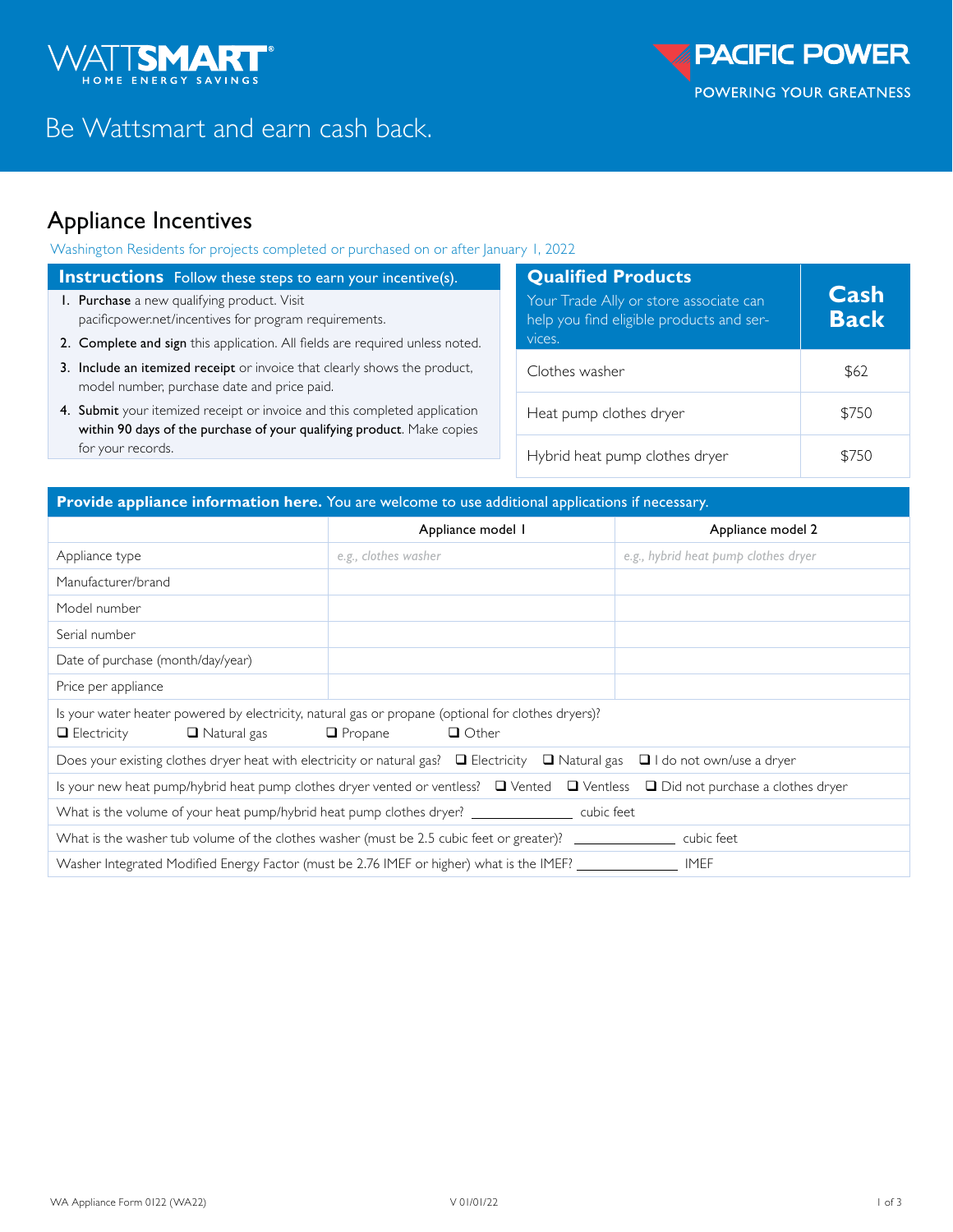| Provide account holder information and property address.                                          |                                                    |  |                    |          |              |  |
|---------------------------------------------------------------------------------------------------|----------------------------------------------------|--|--------------------|----------|--------------|--|
| Utility account number                                                                            |                                                    |  |                    |          |              |  |
| Name on utility account                                                                           |                                                    |  |                    |          |              |  |
| Address where product was installed                                                               | City                                               |  | State              | Zip Code |              |  |
| Address where incentive check should be mailed                                                    | City                                               |  | State              | Zip Code |              |  |
| Daytime phone for questions about your application                                                | Email address for questions about your application |  |                    |          |              |  |
| Home type: □ Single family □ Multifamily □ Manufactured                                           |                                                    |  |                    |          |              |  |
| $\Box$ (Optional) I decline to receive additional energy-efficient product incentive information. |                                                    |  |                    |          |              |  |
| How did you hear about cash incentives for energy-efficient products and services for your home?  |                                                    |  |                    |          |              |  |
| $\Box$ Utility website<br>$\Box$ Contractor/store staff $\Box$ Print ad<br>$\Box$ Friend/family   |                                                    |  | $\Box$ TV/radio ad |          | $\Box$ Other |  |
| Customer primary language spoken is $\Box$ English $\Box$ Other than English                      |                                                    |  |                    |          |              |  |
| Are you a tenant renting or leasing at this location? (Select one) $\Box$ Yes $\Box$ No           |                                                    |  |                    |          |              |  |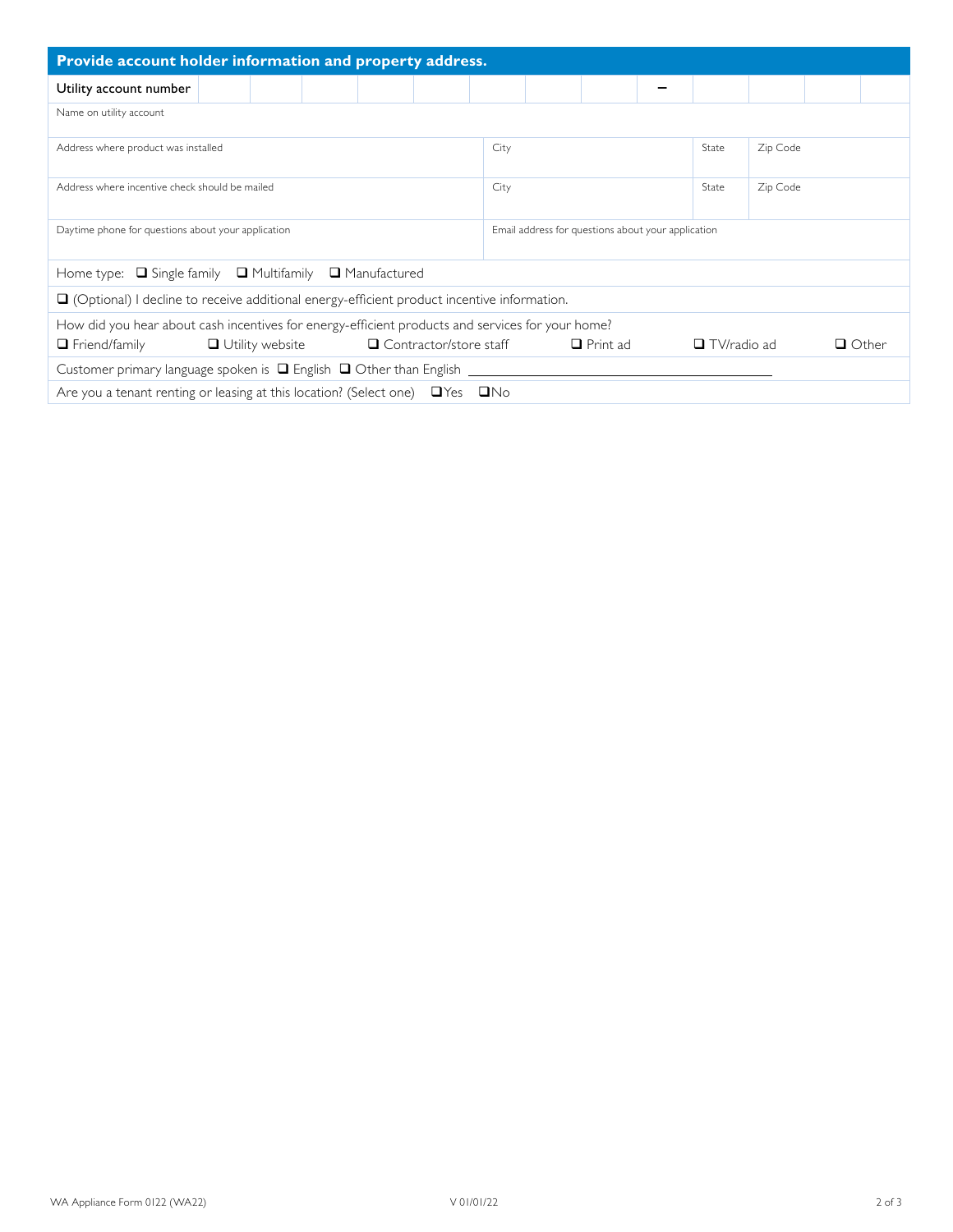#### **Terms & Conditions and Acceptance of Terms**

Pacific Power sponsors a variety of programs providing incentives for the installation of energy-saving products or services ("Program"). These Terms and Conditions set forth the participation requirements for customers applying for incentives through the Program. By signing below, the customer named in the Program Application ("Customer") is agreeing to comply with and be bound by these terms.

Program Administrator: The Program is sponsored by Pacific Power and administered by Nexant, Inc. ("Program Administrator"). Pacific Power has authorized the Program Administrator to conduct such activities, including, but not limited to, review, processing, and approval of incentives and Customer applications and agreements; inspections of customer facilities and project information requests from customer; measurement and verification activities; and issuing incentive checks.

Trade Allies: As a convenience to customers, Pacific Power provides a list of contractors, distributors, manufacturers, and other organizations ("Trade Allies") who may assist customers participating in Pacific Power programs. In some cases, a Program may require Customer to engage a qualified Trade Ally in order to qualify for incentives offered by the Program. Customer acknowledges that Pacific Power, Program Administrator, and the Trade Allies are independent contractors with respect to the Program, and that Trade Allies are not authorized to make representations or incur obligations on behalf of Pacific Power or Program Administrator. Participation as a Trade Ally does not constitute an endorsement by Pacific Power or Program Administrator, nor does it certify or guarantee the quality of work performed. The list of Trade Allies is available at pacificpower.net/ca-tradeallies. Customer is responsible for payments to Trade Allies.

Program Funding: Program funds are limited and incentives are subject to funding availability. Applications are accepted on a first-come, first-served basis until the conclusion of the Program term, or until Program funds are no longer available, whichever occurs first. Incentives are subject to tariff approval and may change with 45 days of notice. Pacific Power reserves the right to change or cancel the Program or its terms and conditions at any time. Please reference the Program website at pacificpower.net/hes to determine the current status of incentive availability and view the most current version of the Program terms.

Eligibility: This Program is available to residential electric customers residing in the state of Washington who purchase their electricity from Pacific Power on rate schedules 16, 17, or 18. Landlords who own rental properties served by Pacific Power in the state of Washington where the tenant is billed on rate schedules 16, 17, or 18 may also qualify for this Program. Incentive checks will be issued in the name of the qualifying account holder. If a tenant, Customer is responsible for obtaining the property owner's permission to install the energy efficiency services or measures implemented. Customer's signature on the Application indicates that Applicant has obtained such permission. Equipment must meet the eligibility requirements specified in the Instructions section of the Application.

Program Participation Steps: To be considered for incentives offered by the Program, Customer must submit a fully completed and signed Application including all required documentation specified in compliance with the Program participation steps outlined in the Instructions section of the Application. Product specific documentation required to be submitted with the Application and specific instructions for completing the Application related to the qualifying product or service are outlined in the Instructions section of the Application. Applications must be postmarked within 90 days of completion of the qualifying product purchase or service completion. As part of the Application review process, Pacific Power or Program Administrator may request additional documentation and conduct any site inspection activities necessary to confirm eligibility, installation and operability of measures. Failure to provide or complete any of the requested information or Program requirements may result in the return of the Application and denial of incentives.

Program Incentive: The Program offers incentives for the installation of eligible measures. Customer understands that submission of an application, even if correct and complete, does not guarantee payment of incentives. Payment of the incentive amount is based on Pacific Power's approval of installed measures and Customer meeting all eligibility and Program requirements. Eligible equipment receiving incentives under the Program are not eligible for purchase and installation incentives or credits under any other Pacific Power programs. Please allow up to forty-five (45) days to receive your incentive payment after final approval of project documentation.

Tax Liability: Customer acknowledges that receipt of any incentive pursuant to the Program may result in taxable income to the Customer, even if Customer does not directly receive a payment, and that Customer is solely responsible for payment and reporting with respect to Customer's taxes. Customer should consult his or her own tax advisor with respect to the tax treatment of incentives provided pursuant to the Program. Neither Pacific Power nor its Program Administrator is responsible for any tax liability which may be imposed on the Applicant as a result of any incentive payment. Nothing in these Terms and Conditions is intended to constitute tax advice and cannot be used for the purpose of avoiding penalties under the Internal Revenue Code.

Use of Environmental Attributes: Customer may not use or report on Environmental Attributes associated with installation of qualifying equipment or its operation that in any way would compromise the ability of Pacific Power to utilize the project energy savings for regulatory reporting purposes. Customer may claim that it is facilitating the production of the Environmental Attributes attributable to the qualifying equipment as long as (and at the same time) Customer states the installation of the qualifying equipment was made possible with funding from Pacific Power. Environmental Attributes means any and all credits, benefits, emissions reductions, offsets and allowances, howsoever entitled, resulting from the avoidance of the emission of any substance to the air, soil or water at or by Customer generating facilities through reduced generation of energy or other savings or offsets on account of the energy efficiency project(s).

Customer Information: Customer authorizes and acknowledges that Pacific Power may duplicate, disseminate, release and disclose Customer's information relating to a Program application (including the entirety of its contents), and any other information related to the Customer's participation in the Program, including but not limited to account information and billing data, energy usage, and tax identification numbers to Program Administrator and Trade Allies, as applicable, and any other third party utilized by Pacific Power for the purposes of processing the Customer Application, to confirm eligibility, to verify product installation or service implementation, operation and results, to issue payment on behalf of the Program, to monitor compliance with Program Terms and Conditions; or as required to comply with state and/or federal law, fraud prevention, regulation, and other legal action; in those cases, Pacific Power and its subcontractors shall comply with all legal requirements of the jurisdiction of the individual whose Customer data would be disclosed before making such disclosure.

Project Installations: Neither Pacific Power nor its Program Administrator are responsible for the proper installation or performance of the energy efficiency services or measures implemented and are not responsible for any claims the Customer might have against the manufacturer, the retailer or the installer with regard to the energy efficiency services or measures implemented. Customer is solely responsible for the selection of equipment or measures to be installed or implemented and for the selection of a third party service provider or Trade Ally to complete the installation of and implementation of any equipment or measures. Responsibility for delivery and workmanship related to any equipment or services the Customer procures exclusively rests with that contractor or retailer.

Fraud: Any person who knowingly files an application containing any materially false information or who purposely or misleadingly conceals information subjects such person to criminal and civil penalties. Any and all funds determined to have been acquired on the basis of inaccurate or fraudulent information must be returned to Pacific Power. Any customer found to be engaged in fraudulent activity or misrepresentation of any kind will be removed from the Program. This section shall not limit other remedies that may be available for the filing of a false or fraudulent application, including, but not limited to, referral to law enforcement authorities.

No Warranties: Pacific Power and Program Administrator do not make any, and both Pacific Power and Program Administrator expressly disclaim all warranties or representations of any kind with respect to the design, manufacture, construction, safety, performance or effectiveness of any potential energy or cost savings, equipment installed, measures implemented, and/or services rendered by any person or entity in connection with the Program. PACIFIC POWER AND PROGRAM ADMINISTRATOR DISCLAIM ALL WARRANTIES, EXPRESS OR IMPLIED, TO THE MAXIMUM EXTENT PERMITTED UNDER LAW, WHETHER STATUTORY OR OTHERWISE, INCLUDING WITHOUT LIMITATION ANY WARRANTIES OF MERCHANTABILITY OR FITNESS FOR A PARTICULAR PURPOSE

Indemnification: Customer shall defend, protect, indemnify and hold harmless Pacific Power, Program Administrator and their respective directors, employees, contractors, agents, and service providers (collectively, the "Indemnified Parties") against all claims, losses, expenses, damages, demands, judgments, causes of action, suits, costs (including attorney's fees and expenses) and liability of every kind and character whatsoever ("Claims") arising out of or related in any way to, directly or indirectly, Customer's participation in the Program; provided however, that Customer shall not be required to indemnify and hold harmless any Indemnified Party member against Claims adjudicated to have been caused by their sole negligence or willful misconduct.

Limitation of Liability: To the fullest extent allowed by law, Pacific Power and Program Administrator's total liability, regardless of the number of claims, is limited to the amount of the incentive payment approved in accordance with Program requirements, and Pacific Power, Program Administrator and its affiliates and their respective directors, employees, contractors, agents, and service providers shall not be liable to the Customer or any other party for any other obligations. Notwithstanding anything in these Terms and Conditions to the contrary, Pacific Power, Program Administrator, and their respective directors, officers, employees and/or agents shall not be liable for any type of damages, whether indirect, incidental, consequential, exemplary, reliance, punitive or special damages, including damages for loss of use regardless of the form of action, whether in contract, indemnity, warranty, strict liability or tort, including negligence of any kind arising from or relating to the Program or these Terms and Conditions.

Compliance with Law: Customer, at its own expense, is responsible for meeting all requirements and complying with all local and state laws and codes concerning the Program, including without limitation, the installation and maintenance of eligible equipment. Customer shall, at its own expense, obtain and maintain licenses and permits needed to install eligible equipment. Failure to obtain and maintain necessary licenses and permits constitutes a material breach of Customer's obligations.